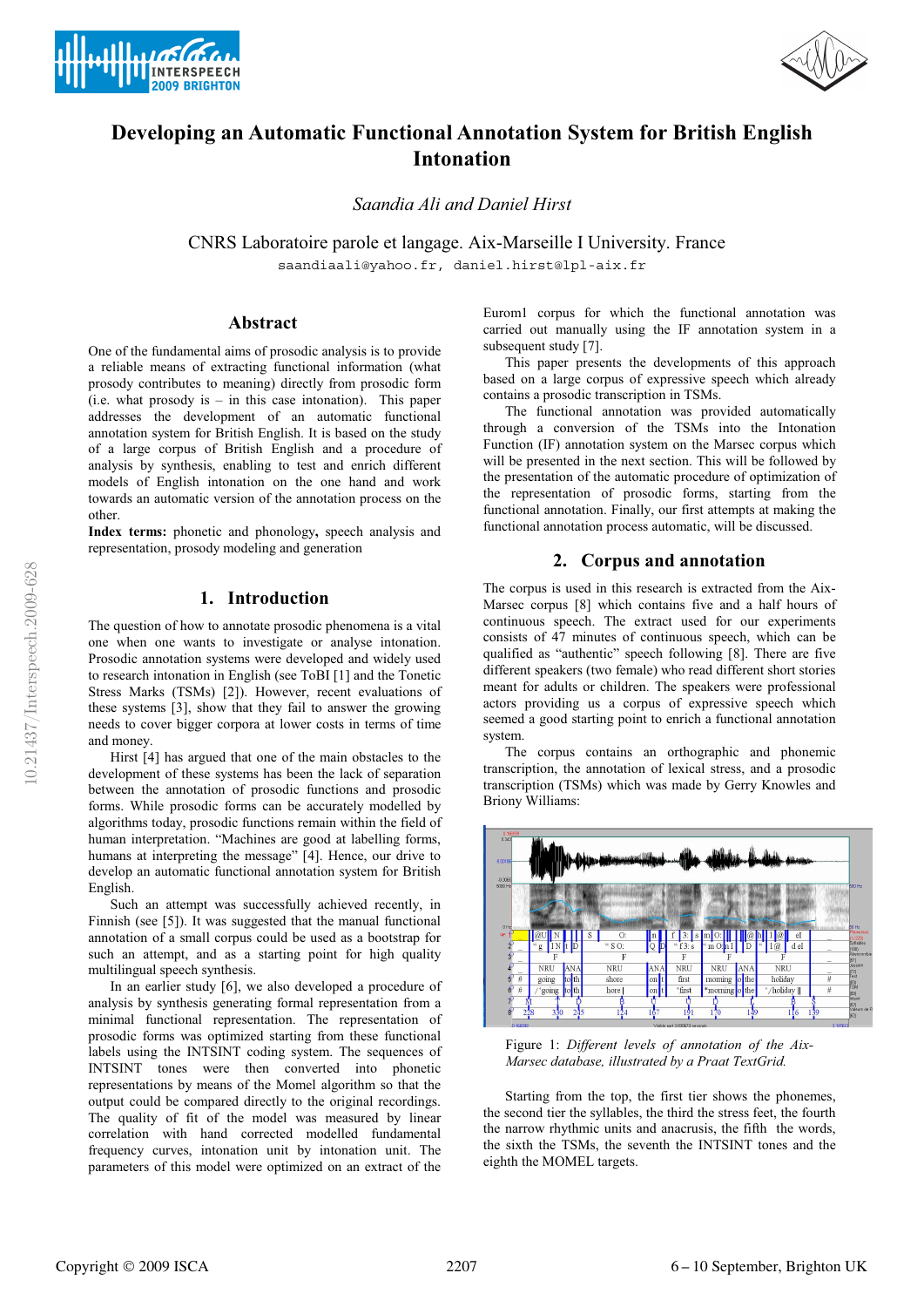Intonation was annotated automatically using the Momel and INTSINT algorithms. The annotation of prosodic forms consists of two levels of representation: a phonetic representation with Momel pitch targets and a surface phonological representation in INTSINT tones which can be compared to a phonetic alphabet for intonation transcription [9]. The annotation of prosodic function was provided automatically through a conversion of the TSMs into IF annotation.

## **2.1. Conversion of TSMs into IF: towards an enriched version of IF**

The TSMs represent both prosodic forms (F0 configurations) and functions (prominences and boundaries) so that our goal was to extract functional information from the TSMs and design rules to convert this information into the IF system.

The IF system [10, 4] distinguishes two types of boundary at the level of the intonation unit (IU): terminal boundaries marked "[|" and non-terminal boundaries marked "[+". It also represents four levels of prominence at the level of the tonal unit (TU) [11]: unaccented, accented ['], nuclear [°] and emphatic [!°]. The emphatic label can also be assigned to the level of the intonation unit in order to describe emphatic heads, following the British tradition of intonation analysis.

The TSMs distinguish two types of boundary (major || and minor  $\vert$ ) and four levels of prominence, although the definition of these is slightly different, which leads to some adaptations to the IF system. As a first approximation, the minor intonation unit boundary was equated to the non terminal boundary and the major boundary to the terminal boundary.

For the levels of prominence, three problems were addressed: the levels of prominence taken into account preceding the nucleus in IF, the identification of the nucleus from the TSMs and the emphatic function. A particularity of the British approach, encoded in the TSMs, is the distinction between stressed and accented syllables. Stressed syllables represent a rhythmic prominence whereas accented syllables which are made prominent also by pitch. Adapting IF to this functional approach, it was decided to add a level of prominence to IF: that of rhythmic prominence.

The IF coding was implemented using alphabetic symbols so that the following types of TUs were distinguished: unaccented (U), stressed (S), accented (A), nuclear (N), and emphatic nuclei (!N).

The final pitch accent in each IU was then automatically identified as the nucleus.

In the British approach, a distinction is made between "low" and "high" contours. In the case of "high falls", the starting point of the fall is said to be higher than the pitch target which associated with the previous syllable. This phonetic difference is interpreted in this conversion task, as a functional difference between emphatic and non-emphatic pitch contours. Pitch contours preceded by the symbol ">" in the TSMs, (signalling a considerable widening of pitch register at that point), were also annotated as emphatic.

Finally, the annotation of boundary types and thus sentence type was developed on the basis of the analysis of the content of the corpus. The types of utterances labeled were emphatic utterances ([!| or [!+), questions ([?| or [?+), parentheticals  $( | or + )$ , and interrupted utterances  $( | )$ .

A Praat script was used to convert the TSMs automatically into the modified IF labels using two tiers: one for the annotation of boundaries and sentence-type at the level of intonation units and one for the annotation of levels of prominence at the level of the tone units. The result of this

conversion was then double checked and corrected manually when necessary.

| <b>TSM</b>                                              | IF                         |
|---------------------------------------------------------|----------------------------|
| * (stressed but unaccented)                             | S                          |
| Low fall $'$ , low rise $($ , low                       | A or N (if the last pitch  |
| fall-rise( $\langle \cdot \rangle$ ), low level(), high | accent)                    |
| level $(\sim)$                                          |                            |
| High fall( $\setminus$ ), high rise (/), high           | A or !N (if the last pitch |
| fall-rise $(\cdot')$ , $\rightarrow$ pitch accent       | accent)                    |
| Minor boundary ( )                                      |                            |
| Major boundary (  )                                     |                            |

Table1. *IF equivalents for TSMs* 

An example of the conversion of TSMs into IF annotation for an utterance is shown in table 2 below:

| Word       | # | And       | Needed | find | books  | # | for | course | College | # |
|------------|---|-----------|--------|------|--------|---|-----|--------|---------|---|
|            |   |           | to     | some |        |   | my  | at     |         |   |
| <b>TSM</b> | # | $\sim$ an | needed | find | `books | # | for | course | college | # |
|            |   | d         | to     | some |        |   | my  | at     |         |   |
| ΙU         | # |           |        |      |        | # |     |        |         | # |
| TU         | # |           |        |      |        | # |     |        |         | # |

Table 2. *TSMs and IF annotation for two sections of speech.* 

The utterance consists of two intonation units: the first ends with a minor boundary in the TSMs which corresponds to a non-terminal boundary in IF; the second ends with a major boundary which corresponds to a terminal boundary in IF. The first IU contains four TUs, the first of which is labeled "A" (for accented) since the TSMs signal the presence of a high pitch accent; the second is also labeled "A" since it was marked as a low level pitch accent. The third is unmarked in the TSMs and labelled "S" in IF. Finally, the last pitch accent which is a low falling tone is labeled as a nucleus (N) in IF. The second IU contains an unstressed TU (U) followed by two accented TUs the last of which is labeled "N".

#### **2.2. Final modifications of IF**

At the level of the tonal units, the functional labels (U, S, A, N) were characterized more precisely in keeping with their position within the Intonation Unit (Initial, medial, final, postnuclear) and the type of Intonation Unit they belong to. (A terminal assertion, a terminal question, a non terminal parenthetical). A nuclear tonal unit (N) in a non terminal IU can be annotated as follows:

- [+(!) N1 (the first TU of a non terminal IU which can be emphatic)
- [+ (!)NM (the second or third TU)
- [+ (!)NF (the last TU of the IU)

In the rest of this paper we show how this functional annotation was used as a basis for the modeling of the mapping between the representations of prosodic forms and functions on the Marsec corpus.

# **3. Modeling the representation of prosodic form starting from prosodic function**

Starting from the functional annotation of the corpus, the representation of the local variations of F0 and their timing, were optimized using the INTSINT coding system. (The register was calculated automatically with the INTSINT algorithm at this stage).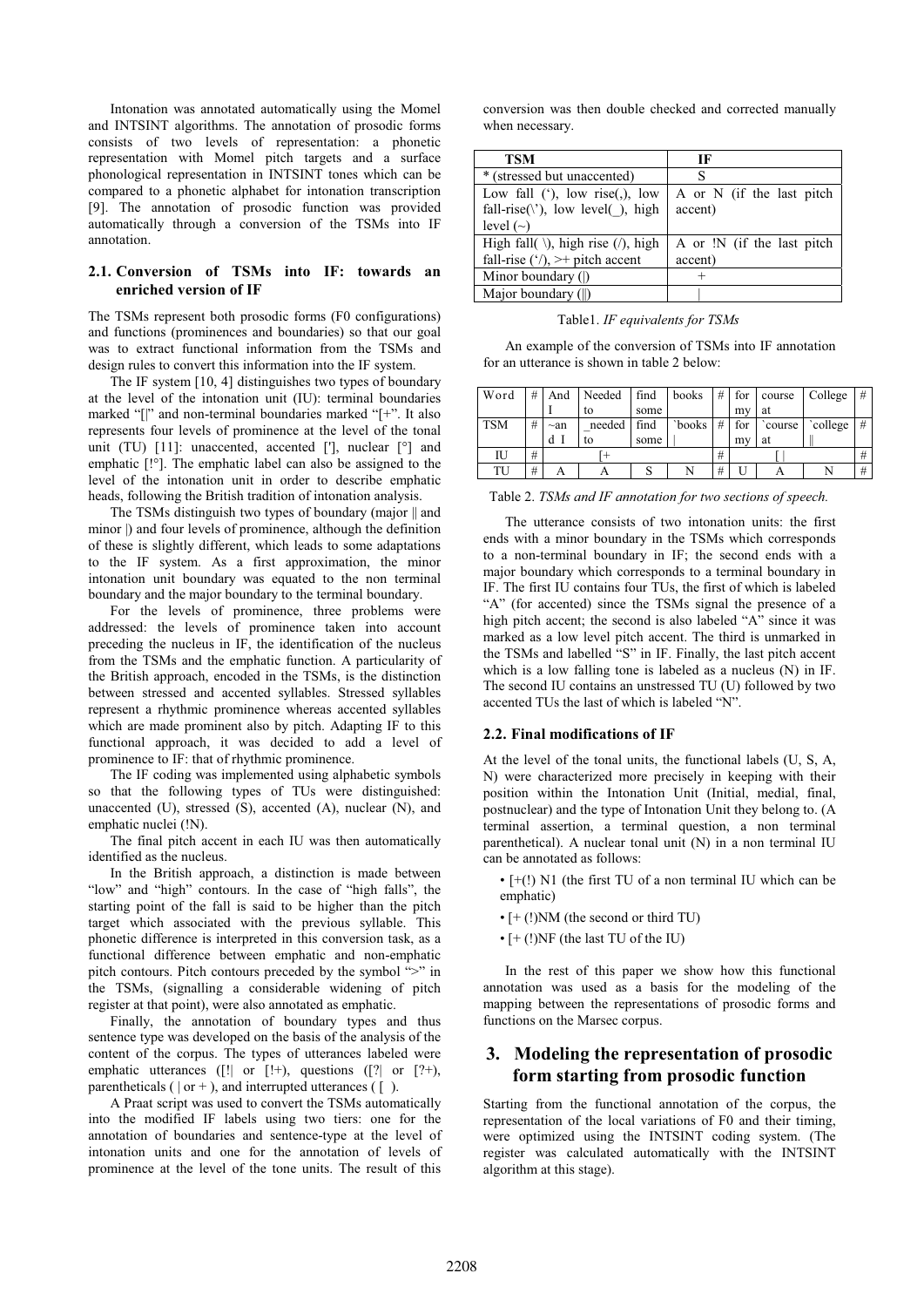## **3.1. Optimizing the coding of INTSINT tones**

Each tonal unit within a specific IU was modelled using two or three INTSINT tones depending on the position of the TU (two tones for initial and medial TUs, three for final ones).

By means of a Praat script, and for each tonal unit, all of the combinations of two or three INTSINT tones were tested except that the first tone of the IU was necessarily an absolute tone, either T, M or B, since a relative tone presupposes that there is a preceding target. For the other tones there were 8 possible tones at each point and we also included the possibility of no tone at all (\_) at each point except the last. This gave a total of 648 ( $=9*9*8$ ) possible sequences of tones for a final TU. The tonal targets were aligned at a fixed offset from the left and right boundaries of each TU, for this first step of optimization (see table 3).

| $[-N1]$ | H:NI      | $I+NM$ | $I+!NM$   | $H + NF$   | H:NF       | $I+NIF$    | $[+!N1F]$  |
|---------|-----------|--------|-----------|------------|------------|------------|------------|
| HL      | HL        | D      | TL        | <b>SLU</b> | <b>HBU</b> | <b>HLS</b> | TBU        |
| UD      | UL        |        | <b>UD</b> | <b>SBU</b> | <b>UBU</b> | HLD        | HLD        |
| HD      | UD        | DL     | HL        | DBU        | <b>TBH</b> | <b>TLD</b> | <b>HLS</b> |
|         | <b>HD</b> | DD     | UL        | <b>SDS</b> | <b>HBH</b> | <b>ULS</b> | <b>TLS</b> |
| DL      | TL        | SL.    | <b>TD</b> | <b>SLS</b> | <b>ULU</b> | <b>ULD</b> | <b>ULS</b> |

Table 3. *The five best sequences of tones for each type of nuclear TU in a non terminal IU*.

The sequences of INTSINT tones were then automatically converted into Momel targets so that the output of the model could be evaluated and compared to the original recordings of the Marsec corpus in two ways. First an objective evaluation was carried out using linear correlation and RMSE for the original hand-corrected Momel curve and the curve generated by the model. Next, a subjective evaluation was carried out by comparing the original recordings to the resynthesis of the modelled Momel curve. As illustrated in table 3, the best sequences of INTSINT tones were then saved and used as a basis for the second step of optimization of the representation of prosodic form (i.e. the optimization of the alignment of the tonal targets). The ten best sequences were used for this step.

#### **3.2. Optimizing the alignment of INTSINT tones**

The second step of modeling of prosodic form consists in optimizing the alignment of the best sequences of tones selected in the first experiment.

In this approach, we use the procedure of analysis by synthesis as a testing ground for different models of tonal alignment so that different anchor points can be tested and the alignment of the tonal targets relative to these anchor points is optimized for our corpus. Two modes of alignment were also tested: in the first, tonal alignment was optimized using absolute distances from the anchor points, in the second one timing was allowed to vary as a function of the duration of the segmental anchors.

The anchor points which were taken into account in our experiment were the left and right boundaries of the tonal unit, the onset of the stressed syllable, the onset of the stressed vowel, the last syllable of final tonal units and the preceding target. In order to illustrate the procedure of optimization, we focus here on one model taking into account the first and last syllables of TUs as well as their left and right boundaries and finally using both modes of alignment.

The parameters of optimization are specific to the position of the TU within the IU as is detailed below:

- TU1 (the first TU of an IU) and TUM (medial TUs): T1's alignment varies from 0 to 150% of the first syllable of the TU in 7 iterations. T2 is aligned from 160 to 10 ms before the right boundary of the TU in 4 iterations.
- TUF (last TU of an IU): T1= from 0 to 150% of the first syllable of the TU in 7 iterations. T2= from minus 40% to  $+80\%$  of the last syllable of the TU in 7 iterations. T3= 10 ms before the right boundary of the TU.

The alignment of the ten best sequences of tones identified from the first step of optimization was optimized following these parameters. The best alignments and sequences of tones were then selected using linear correlation and RMSE (see figure 2). The alignment of t1 in all TUs (initial, medial and final) was consistent with the boundaries of the first syllable since 90% of the best correlations were obtained with an alignment varying from 50% to 100% of the first syllable. The alignment of t2 (in final TUs) gave the best results when varying from 0 to 70% of the last syllable which stood out as a consistent anchor point as well.



Figure2. *Optimized representation of prosodic form for an utterance ( tier3= IU, tier 4= TUs, tier 5= combination of correlation and RMSE, tier 6= best sequences of tones and alignment)* 

Using these optimized representations of prosodic forms (sequences of tones and their alignment), our next attempt is to extract the functional information directly from prosodic form.

#### **3.3. Modeling the representation of prosodic function: from form to function**

Three types of functional information extraction can be carried out on the basis of our experiments: first the recognition of sentence-type, next the detection of levels of prominence and finally the detection of intonation unit boundaries. Only the two first types of automatic detections will be described here.

## *3.3.1. Recognition of sentence-type and types of prominence*

The functional elements which were taken into account for this experiment were the boundaries of intonation and tonal units. The joint recognition of sentence-type and prominence level was carried out by means of the following automatic procedure implemented as a Perl script.

Knowing the boundaries of a given intonation unit as well as the boundaries of its tonal units, several hypotheses can be made: If the IU which is taken into account is assumed to be a terminal one ([ |), then all the best forms associated with the TUs: [ |S1, [ |A1, [ |NM, etc., will be tested at the level of